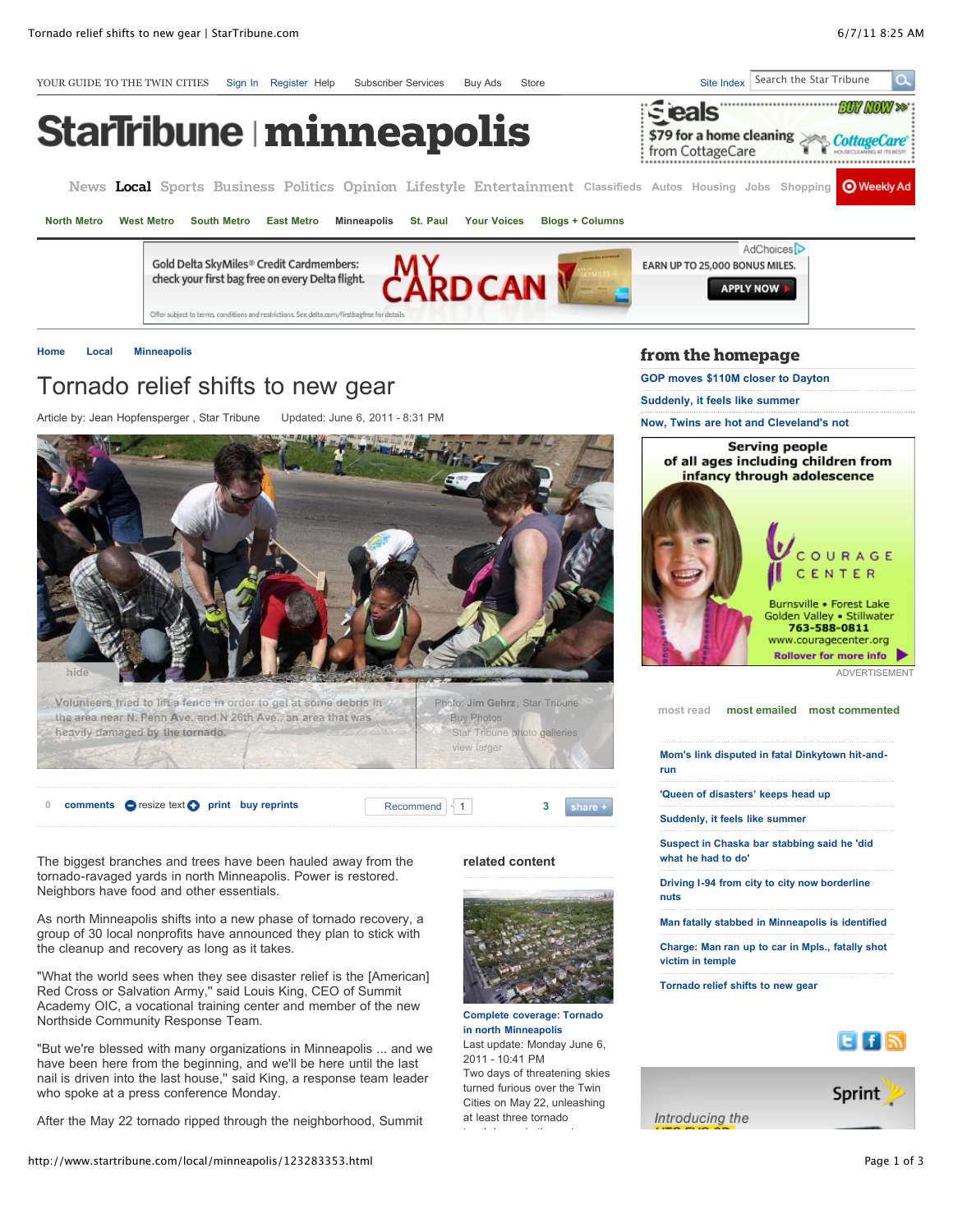#### Tornado relief shifts to new gear | StarTribune.com 6/7/11 8:25 AM

Academy and others sent volunteers door-knocking to check on residents in each home. Shiloh Missionary Baptist Church became a major distribution center. Emerge Community Development ran a phone bank center. Urban Homeworks coordinated the volunteer blitz.

But it's time to start rebuilding the community, said King, adding, "There is no playbook for this.''

A priority is housing development, he said. The goal is to work with members of the National Association of Minority Contractors, local businesses and other groups so that recovery funds can create jobs and stimulate the local economy.

Meeting basic human needs remains critical, said King. "It's easy to get excited about the rebuild, and not capture the fact that people still need support. Some didn't have that much to begin with.''

The Minneapolis Foundation and the Greater Twin Cities United Way are still coordinating donations. Although the tornado is no longer hot news, needs have not disappeared. "We thank everyone for their help," he said. "But we need them for the long haul."

Jean Hopfensperger • 612-673-4511

touchdowns in the metro area, killing one person in Minneapolis, injuring at least 30 others, knocking out power to thousands and leading to a curfew and school closings in north Minneapolis.

**more from minneapolis**

**['Queen of disasters' keeps](http://www.startribune.com/local/minneapolis/123289363.html) head up**

**[Mom's link disputed in fatal](http://www.startribune.com/local/minneapolis/123281943.html)**

[0](http://comments.startribune.com/comments.php?d=content_comments&asset_id=123283353§ion=/local/minneapolis) **[comments](http://comments.startribune.com/comments.php?d=content_comments&asset_id=123283353§ion=/local/minneapolis&comments=true) p**resize text **p** [print](http://www.startribune.com/local/minneapolis/123283353.html#) **[buy reprints](http://ww2.startribune.com/mcu/projects/s/startribunestore/index.html)** Recommend  $\left\{ 1 \right\}$ share + **"Six Sigma" Certification Minnesota Refinance at 2.65%** [Classes Start Monthly–100% Online–From Villanova](http://click.pulse360.com/cgi-bin/clickthrough.cgi?db=context&position=7001&tid=bhnjbgnnbknlbjngbongza&eid=1&id=91881566&creative=279670&query=general%20network%3Apremium&clickid=91897089&tz=US&UNQ=00000130745308030621235000000106054055&value=SB2IK2ECDDZVA&origvalue=C6TCCHBO34VSQ&cgroup=text_627x75)  [\\$160,000 Mortgage \\$659/mo. No SSN req. Get a Free](http://click.pulse360.com/cgi-bin/clickthrough.cgi?db=context&position=7002&tid=bhnjbgnnbknlbjngbongzy&eid=1&id=92980915&creative=1072951&query=general%20network%3Apremium&clickid=91897089&tz=US&UNQ=00000130745308030621235000000106054055&value=EO4OUXV5LC3AQ&origvalue=5UAOYHN3Z3KGY&cgroup=text_627x75) www.VillanovaU.com quote! (3.0%… Lendgo.com/mortgage ADVERTISEMENT



ADVERTISEMENT

| <b>Recent Activity</b> |                                                                                                            |  |  |  |  |  |  |  |
|------------------------|------------------------------------------------------------------------------------------------------------|--|--|--|--|--|--|--|
|                        | <b>Paul Connaker shared 20</b><br>Minnesota companies make Fortune<br>$500$ list $\cdot$ about a month ago |  |  |  |  |  |  |  |
|                        | <b>Illness forces Adele to reschedule</b><br>46 people shared this.                                        |  |  |  |  |  |  |  |
|                        | 3,000 Minn. jail cells sit empty<br>213 people shared this.                                                |  |  |  |  |  |  |  |
|                        | Republicans are the ones with a<br>sensible budget plan<br>157 people shared this.                         |  |  |  |  |  |  |  |
|                        | Facebook social plugin                                                                                     |  |  |  |  |  |  |  |



**[Save 50% Off or More](http://adclick.g.doubleclick.net/aclk%3Fsa%3DL%26ai%3DBuYIplSbuTaD0N8-pqAG2r8S4C5mDvfUBAAAAEAEg4YW0CTgAWInYneobYMm24ImUpJgTsgETd3d3LnN0YXJ0cmlidW5lLmNvbboBCWdmcF9pbWFnZcgBCdoBO2h0dHA6Ly93d3cuc3RhcnRyaWJ1bmUuY29tL2xvY2FsL21pbm5lYXBvbGlzLzEyMzI4MzM1My5odG1s4AECwAIC4AIA6gIYMjgweDE4MF9SaWdodF9SYWlsX1Byb21v-ALw0R6QA6QDmAOkA6gDAdAEkE7gBAE%26num%3D0%26sig%3DAGiWqtxVw1NjXGM5s09yI9CP1P5hKYxwpw%26client%3Dca-pub-0640823897479847%26adurl%3Dhttp://steals.startribune.com/?pcode=signup&source=promomodule)** Sign up to receive daily emails with deals from great local advertisers. Start saving now. **[StarTribune.com/STeals](http://steals.startribune.com/?pcode=signup&source=promomodule)**

# **inside the StarTribune**

## **[sports](http://www.startribune.com/sports)**



**[Sidcast: Will be tough](http://www.startribune.com/sports/wolves/123098573.html) for Rubio to help**



**Capitol Hot Dish: [Budget deal in the](http://www.startribune.com/video/123061933.html)**

#### **[Home](http://www.startribune.com/:)**



**[This week in vita.mn:](http://www.vita.mn/story.php?id=122962473) Summer Guide 2011**

**[Home](http://www.startribune.com/:)**



**[Your guide to Twin](http://www.vita.mn/story.php?id=122979193) Cities food trucks** 

#### **[entertainment](http://www.startribune.com/entertainment)**



**[Latest Colin Covert](http://www.startribune.com/entertainment/movies/) movie reviews**

### **[investigators](http://www.startribune.com/investigators)**



**A showcase of [Minnesota's best](http://www.startribune.com/investigators)**